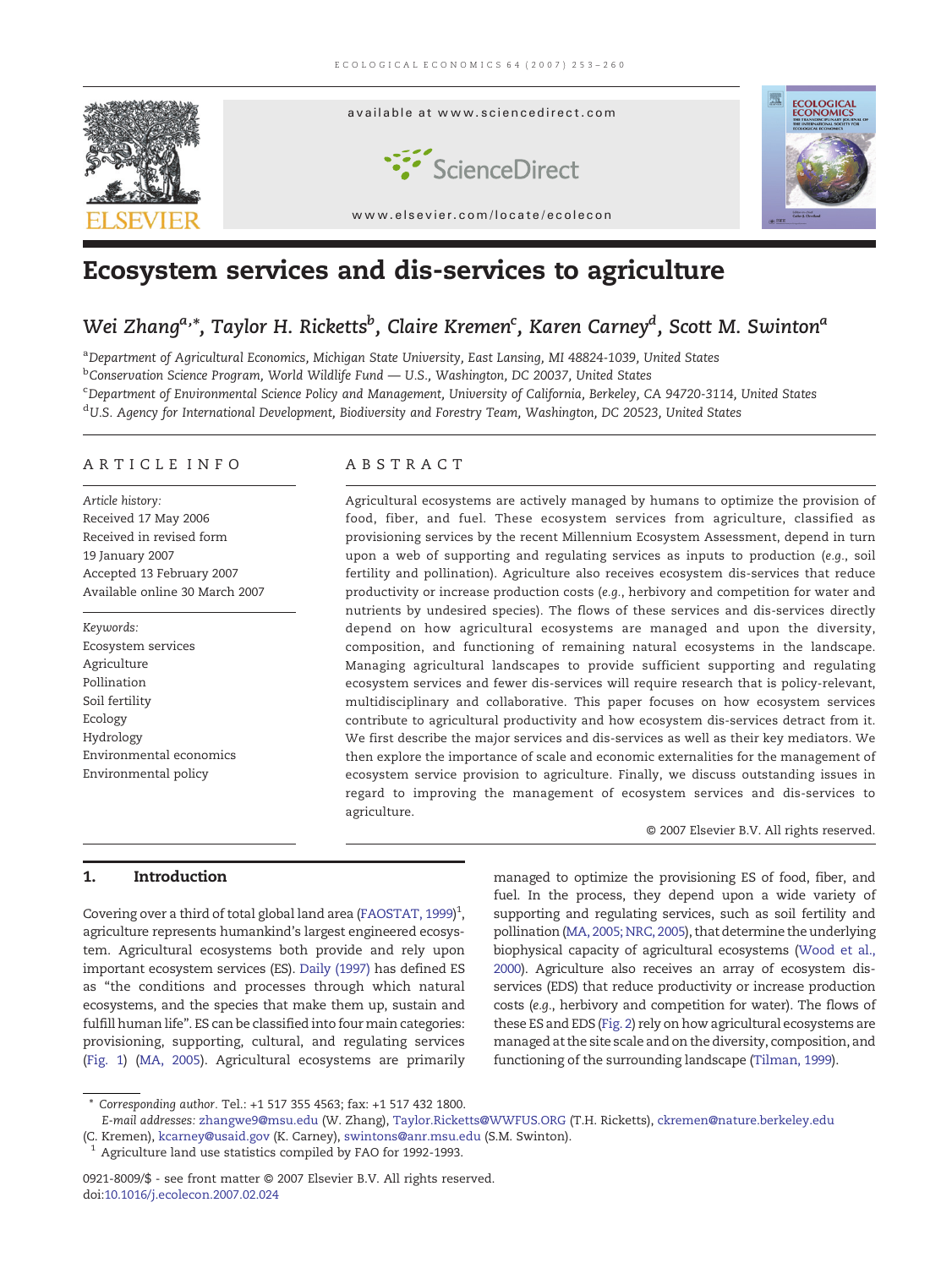<span id="page-1-0"></span>

Fig. 1 –Classification of ecosystem services from the Millennium Ecosystem Assessment (adapted and simplified from [\(Alcamo](#page-6-0) [et al., 2003\)](#page-6-0)). Agricultural lands typically are managed to maximize provisioning services, but demand many supporting and regulating services to do so. Dark arrows indicate the flow of these services that are the primary topic of this paper.

Indeed, the vast scope of agriculture as a "managed ecosystem" [\(Antle and Capalbo, 2002\)](#page-6-0) embedded in a web of natural ecosystems offers both challenge and opportunity for optimizing the relative flow of ES and EDS to and from agriculture. This paper focuses on ES and EDS to agriculture (see the introduction of this special issue for a discussion of ES and EDS from agriculture). We first describe the major ES and EDS to agriculture and the key mediators. We then explore the importance of scale of ES and EDS provision to agriculture for effective and efficient management and make recommendations for promoting coordinated management practices. Finally, we discuss several outstanding issues in

regard to management of ES and EDS to agriculture and recommend potential research directions.

#### 2. Ecosystem services and dis-services to agriculture

A wide variety of ES and EDS confer benefits and costs, respectively, to agriculture. These are supplied by varied species, functional groups, and guilds over a range of scales and influenced by human activities both intentionally and unintentionally. Here we briefly describe the range of major ES



Feedback effect of dis-services from agriculture to agricultural input (e.g., removal of natural enemy habitat can encourage pest outbreaks)

Fig. 2 – Ecosystem services and dis-services to and from agriculture. Solid arrows indicate services, whereas dashed arrows indicate dis-services.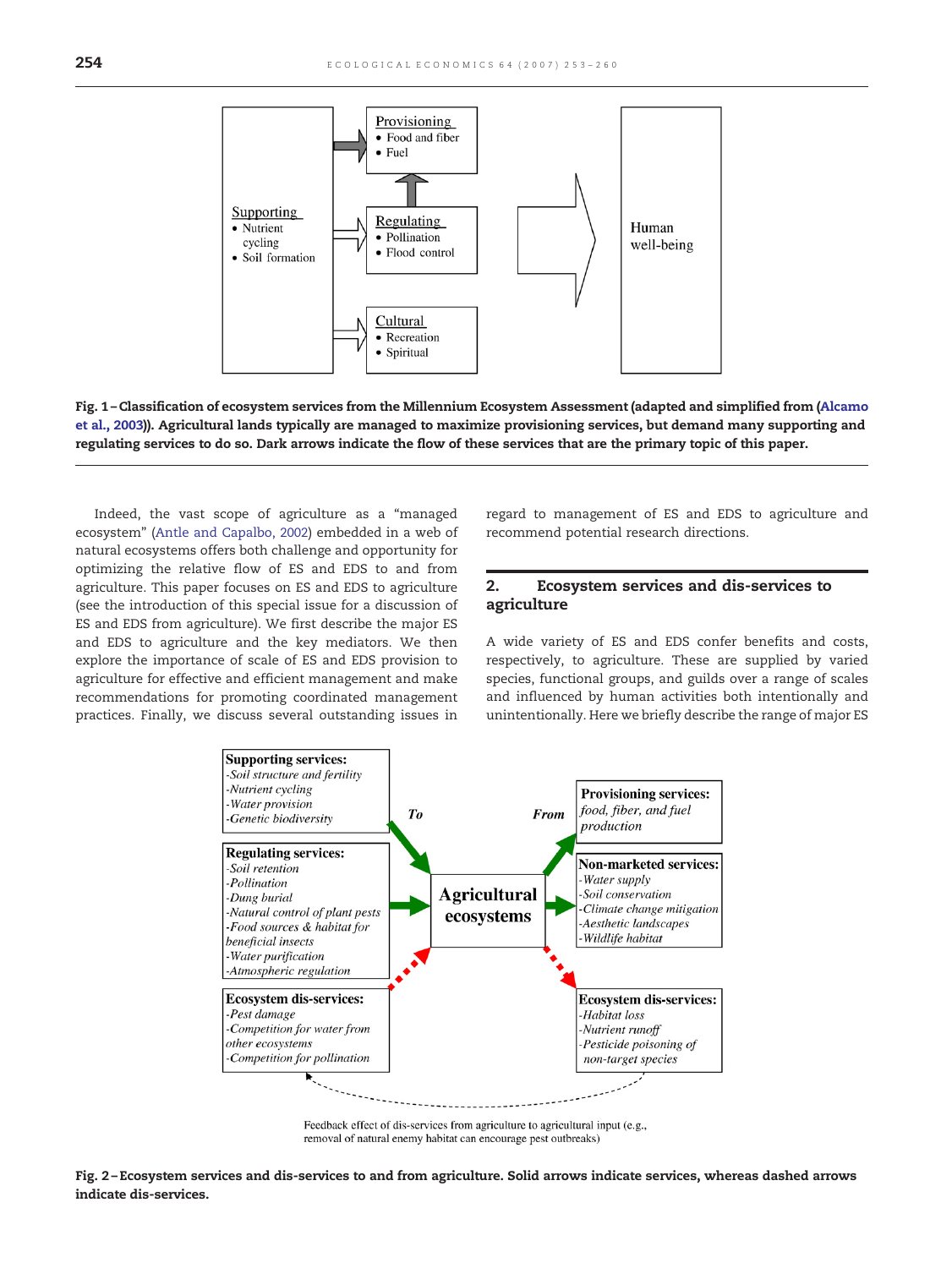and EDS to agriculture and summarize them in [Fig. 2.](#page-1-0) Treatment of each service is necessarily cursory, and citations are indicative rather than exhaustive.

#### 2.1. Ecosystem services to agriculture

Soil structure and fertility play a large role in determining where different kinds of farming take place and the quantity and quality of agricultural output. Earthworms and macro- and micro-invertebrates increase soil structure via burrows or casts and enhance soil fertility through partial digestion and communition of soil organic matter [\(Edwards, 2004\)](#page-6-0). Nutrient cycling maintains soil fertility. Microorganisms (bacteria, fungi, actinomycetes) are critical mediators of this ecosystem service. For example, bacteria enhance nitrogen availability through the fixation of nitrogen from the atmosphere. This occurs most often in plants that have symbiotic relationships with N-fixing bacteria, but free-living soil bacteria can fix nitrogen as well ([Vitousek et al., 2002\)](#page-7-0). Microorganisms also enhance soil fertility by liberating nutrients from detrital organic matter (e.g. plant leaves) and retaining nutrients in their biomass that might otherwise be lost downstream [\(Paul](#page-7-0) [and Clark, 1996\)](#page-7-0). Non-crop plants can also be key to soil fertility—they are used to replenish nutrients to agricultural land during fallow periods ([Ramakrishnan, 1992\)](#page-7-0) or through the so called "rotation effect" ([Pierce and Rice, 1988\)](#page-7-0). While the processes above maintain soil fertility, soil retention is key to keeping those nutrients in place and available to crops. To do this, cover crops are used to retain soil and nutrients between crop cycles while hedgerows and vegetation along waterways reduce erosion and runoff from fields. Certain farming practices, such as mechanical plowing, disking, cultivating, and harvesting can decimate the flow of soil-based ES via disturbing the functioning of soil microbial communities. Conservation tillage, including both no tillage and minimum tillage ([Brown, 2003\)](#page-6-0) represents a valid approach to conserving these ES.

Insects provide vital ES to agriculture including dung burial, pest control, and pollination. Beetles in the family Scarabaeidae are especially efficient at providing dung burial services [\(Ratcliffe, 1970](#page-7-0)). They decompose wastes generated by large animals (a potential EDS from agriculture), thereby recycling nitrogen, enhancing forage palatability, and reducing pest habitat, resulting in significant economic value for the cattle industry ([Losey and Vaughan, 2006](#page-7-0)).

Crop pollination is perhaps the best known ES performed by insects [\(Losey and Vaughan, 2006](#page-7-0)). The production of over 75% of the world's most important crops that feed humanity and 35% of the food produced is dependent upon animal pollination [\(Klein et al., 2007\)](#page-6-0). Bees comprise the dominant taxa providing crop pollination services, but birds, bats, moths, flies and other insects can also be important. Wild pollinators can nest within fields (e.g., ground nesting bees), or fly from nesting sites in nearby habitats to pollinate crops ([Ricketts,](#page-7-0) [2004](#page-7-0)). There has been increasing evidence that conserving wild pollinators in habitats adjacent to agriculture improves both the level and stability of pollination, leading to increased yields and income [\(Klein et al., 2003a](#page-6-0)).

Natural control of plant pests is provided by generalist and specialist predators and parasitoids, including birds, spiders, ladybugs, mantis, flies, and wasps, as well as entomopathogenic fungi [\(Naylor and Ehrlich, 1997](#page-7-0)). This ES in the short term suppresses pest damage and improves yield, while in the long-term maintains an ecological equilibrium that prevents herbivore insects from reaching pest status. This important ES, however, is increasingly threatened by biodiversity loss [\(Wilby and Thomas, 2002](#page-7-0)), modern agricultural practices [\(Naylor and Ehrlich, 1997\)](#page-7-0), and human alterations of natural ecosystems. For instance, insecticide use in agriculture tends to decimate natural enemy populations, often having the unintended consequence of either exacerbating existing pest problems, or actually leading to the emergence of new pests [\(Krishna et al., 2003](#page-7-0)).

For beneficial insects to provide the above direct ES to agriculture, a number of subsequent supporting and regulating services are required. For example, predators and parasitoids rely on a variety of plant resources such as nectar, pollen, sap, or seeds [\(Wilkinson and Landis, 2005](#page-7-0)) as alternative food sources to fuel adult flight and reproduction. Non-crop areas can provide habitat where beneficial insects mate, reproduce, and overwinter. Evidence shows that increased landscape complexity, which typically means increased availability of food sources and habitat for insects as compared to mono-culture landscapes, is correlated with diversity and abundance of natural enemy populations ([Thies](#page-7-0) [and Tscharntke, 1999\)](#page-7-0), and with enhanced pest control in some cases [\(Thies et al., 2003\)](#page-7-0). Enhanced abundance and diversity of natural enemies, however, do not necessarily provide enhanced pest control, since pest densities may also respond positively to landscape complexity [\(Thies et al., 2005](#page-7-0)).

In the face of evidence of population declines among beneficial insects ([Kremen et al., 2002](#page-7-0)), interest is rising in habitat management to foster beneficial species. "Conservation biological control" of crop pests is founded on creating a suitable ecological infrastructure within the agricultural landscape to provide resources such as food for adult natural enemies, alternative prey or hosts, and shelter from adverse conditions ([Landis et al., 2000\)](#page-7-0). For wild pollinators, the construction of nest boxes, planting of native plant species with sequential flowering, and soil stabilization have been proposed [\(Vaughan et al., 2004](#page-7-0)), along with Integrated Pest Management practices that minimize the use of pesticides toxic to pollinators. Beyond specific local practices to protect habitat for beneficial insects, there is a growing evidence that diversified landscapes hold great potential for the conservation of biodiversity and sustaining ES performed by insects [\(Bianchi et al., 2006](#page-6-0)). The issues of coordinated habitat management at landscape scales are discussed in a separate section.

Water provision and purification fulfill requirements for water of sufficient quantity, timing, and purity for agricultural production. Vegetation cover in upstream watersheds can affect the amount, quality, and stability of the water supply to agriculture. It is not clear that maintaining forest cover increases the absolute amount of water supplied to downstream areas. Other vegetation may do just as well [\(Groffman et al., 2004\)](#page-6-0). What is clearer is that forests stabilize water flow to reduce differences in flow between wet and dry seasons (e.g., Yangtze basin ([Guo et al., 2000](#page-6-0))). Forests can also stabilize soil to reduce sediment load in rivers. In Australia,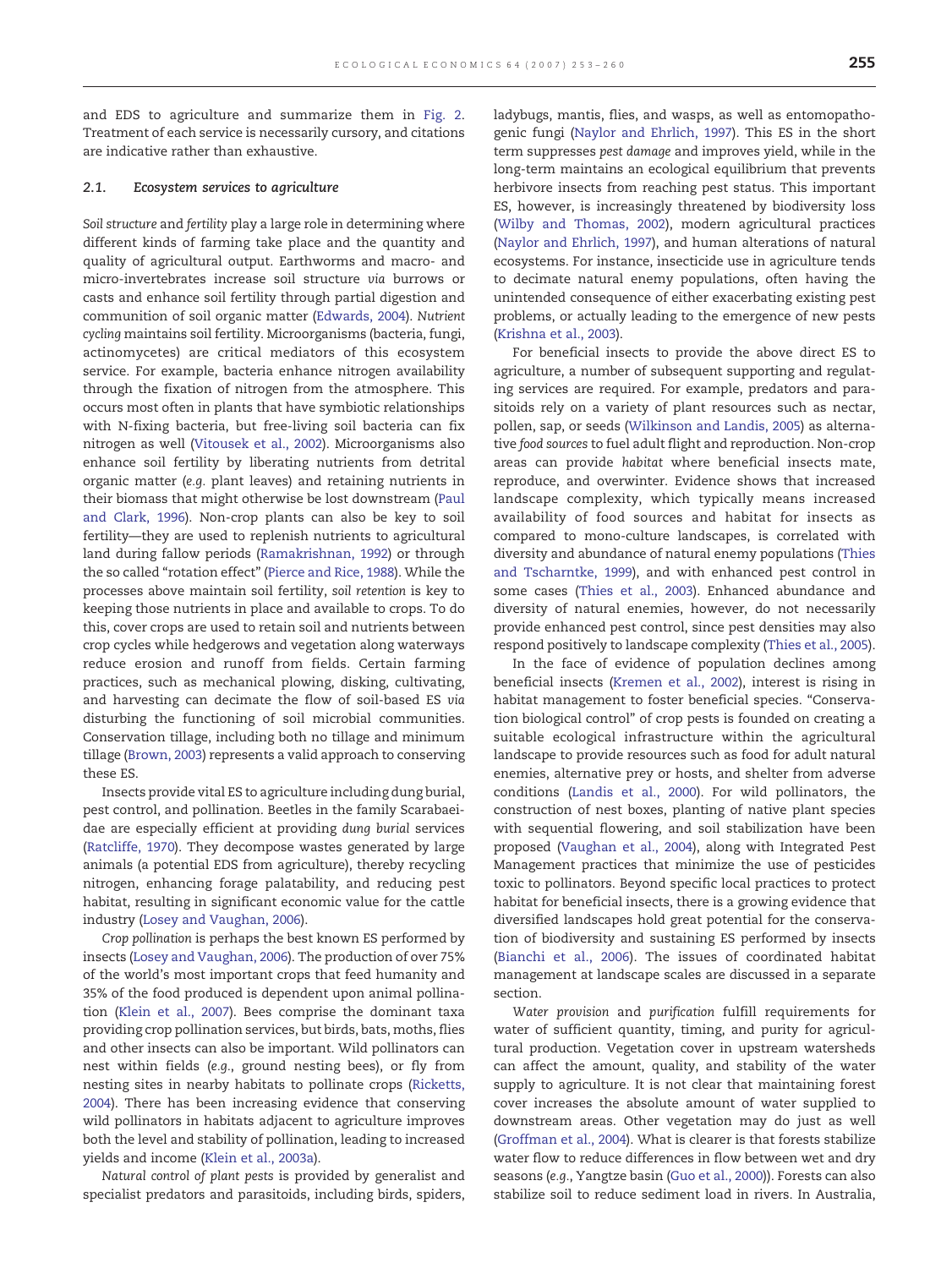trees can improve water infiltration within woodlands, reducing surface runoff and soil salinization ([Eldridge and](#page-6-0) [Freudenberger, 2005\)](#page-6-0). Wetlands and riparian vegetation can also improve water quality and attenuate floods [\(Houlahan](#page-6-0) [and Findlay, 2004](#page-6-0)).

Genetic diversity provides the raw material for natural selection to produce evolutionary adaptations. Similarly, breeders of crops and domestic animals utilize existing genetic variation to select artificially for desirable traits. Failing to maintain sufficient genetic diversity in crops can incur high costs ([Hawtin, 2000\)](#page-6-0). For example, the Irish potato famine at the end of the 1830s can be attributed in part to the fact that there were so few different genetic strains of potatoes in the country, making the crop susceptible to the devastating potato blight fungus [\(Hawtin, 2000](#page-6-0)). The problem was resolved by using varieties in Latin America, where the potato had originated, that were resistant to the disease ([Esquinas-](#page-6-0)[Alcázar, 2001\)](#page-6-0). Genetic diversity is not only important to avoiding catastrophic losses, but also improving or maintaining agricultural productivity. Many important crops could not maintain commercial status without the regular genetic support of their wild relatives [\(de Groot et al., 2002\)](#page-6-0). In addition, in many crop systems, particularly orchard crops and in the production of hybrid seed, different cultivars (genotypes) are required for seed or fruit set [\(Free, 1993;](#page-6-0) [Delaplane and Mayer, 2000](#page-6-0)). Genetic diversity at the species level can also enhance biomass output per unit of land through better utilization of nutrients and reduced losses to pests and diseases (see [Tilman, 1999](#page-7-0) for a detailed discussion).

Another (abiotic) form of ES to agriculture involves climate, including temperature and precipitation regimes but also the frequency and severity of extreme weather, droughts, floods, etc. Favorable climate confers a cost advantage to those who farm there. Suitable and stable climate relies on atmospheric regulation, which like many other ES is influenced by the functioning of multiple ecosystems.

#### 2.2. Ecosystem dis-services to agriculture

Crop pests, including herbivores, frugivores, seed-eaters, and pathogens (specifically, fungal, bacterial and viral diseases) decrease productivity and in the worst case can result in complete crop loss. Revenue loss from insect pests and pathogens can be disproportionately high for crops whose price depends heavily on quality, such as fresh produce ([Babcock et al., 1992](#page-6-0)). Ironically, pesticide use has led to increases in pest outbreaks; over-reliance on pesticides in recent decades has led certain species to evolve genetic resistance to specific pesticide compounds, triggering pest outbreaks and resurgence. This can make chemical control more costly and result in unintended negative health outcomes for non-target organisms, including humans [\(Thomas,](#page-7-0) [1999\)](#page-7-0).

Non-crop plants can reduce agricultural productivity via competition for resources and allelopathy [\(Stoller et al., 1987\)](#page-7-0). In fields, weed competition for sunlight, water and soil nutrients can reduce crop growth by limiting access to required resources ([Welbank, 1963\)](#page-7-0). Allelopathy also works at withinfield scale, for example via toxic root exudates of certain weed species that can impair crop growth ([Weston and Duke, 2003\)](#page-7-0).

Competition for ecological resources of value to agriculture also occurs at landscape scales. Water consumed by other plants can reduce water available to agricultural production. For example, trees can reduce the recharge of aquifers used for irrigation (e.g., conifers in South Africa ([van Wilgen et al.,](#page-7-0) [1998\)](#page-7-0)). Trees can also transpire water away from rivers and canals (e.g., tamarisk in U.S. [\(Zavaleta, 2000](#page-7-0))). Competition for pollination services from flowering weeds and non-crop plants can also reduce crop yields [\(Free, 1993\)](#page-6-0).

#### 3. Implications of ES for agricultural management

Ecosystem services and dis-services to agriculture influence both where and how people choose to farm. For example, many major fruit-producing regions in temperate climate zones are located downwind of large bodies of water that helps to regulate local atmospheric temperature changes ([Ackerman and Knox, 2006\)](#page-6-0) and reduces the probability of late frosts that might damage fruit blossoms. The major cereal grain producing regions of the North American prairie, the Asian steppe and the South American pampas are all located on deep topsoil with high organic matter and good water holding capacity. Farmers chose these locations because flows of ES to agriculture made them potentially more profitable than elsewhere.

ES to agriculture affect not only the location and type of farming, but also farmland's economic value. While determined in part by crop price, values of agricultural land also depend on production costs linked to ES such as soil fertility and depth, suitable climate and freedom from heavy pest pressure ([Roka and Palmquist, 1997](#page-7-0)).

The scales at which services are provided to agriculture are also critical to how management decisions are made. Many key organisms that provide services and dis-services to agriculture do not inhabit the agricultural fields themselves. Rather, they live in the surrounding landscape or they may move between natural habitats, hedgerows and fields. [Table 1](#page-4-0) summarizes the major actors and scales of provision for the ES and EDS described in the previous section. The scales at which ES and EDS are rendered determine the relevant management units for influencing their flows to agriculture. If they respond to factors on a small scale then it may be possible to manage them within a single farm. But if they respond to factors on a larger scale, then the management actions of individual farmers must be coordinated, with several different decision-makers involved ([Weibull](#page-7-0) [et al., 2003](#page-7-0)). [Table 1](#page-4-0) reveals that scarcely any ES or EDS are provided only at the field level, so management will be more effective if performed at larger scales. The appropriate scale at which to manage will depend upon each specific provisioning ES and the supporting and regulating ES on which it relies. [Table 1](#page-4-0) also highlights the importance of a farm's landscape context in managing many of the supporting and regulating ES and EDS. For example, landscapes that contain diverse habitat types typically are more compatible for beneficial insects and in most cases result in enhanced biological control of pests and provision of pollinators (Kremen and Chaplin-Kramer, [in](#page-7-0) press).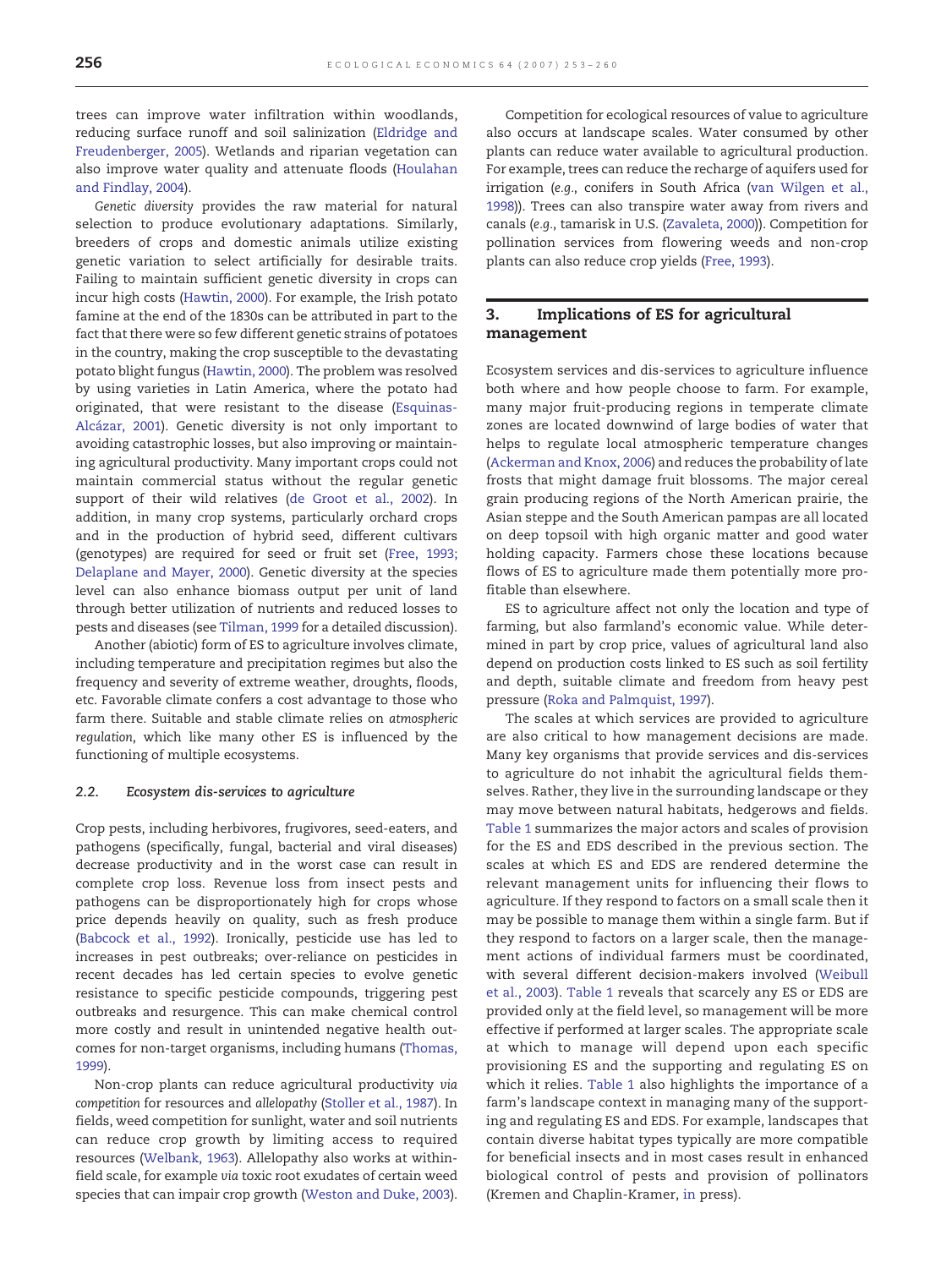#### <span id="page-4-0"></span>Table 1 – Major ecosystem services (ES) and dis-services (EDS) to agriculture, the scales over which they typically are provided, and main guilds or communities whose activities typically supply them

| ES or EDS                                                                | Field <sup>a</sup>                                                     | Farm <sup>b</sup>                                                      | Landscape <sup>c</sup>                          | Region/globe <sup>d</sup>        |
|--------------------------------------------------------------------------|------------------------------------------------------------------------|------------------------------------------------------------------------|-------------------------------------------------|----------------------------------|
| <b>Services</b>                                                          |                                                                        |                                                                        |                                                 |                                  |
| Soil fertility and formation, Microbes; invertebrate<br>nutrient cycling | communities; legumes                                                   | Vegetation cover                                                       |                                                 |                                  |
| Soil retention                                                           | Cover crops                                                            | Cover crops                                                            | Riparian vegetation; floodplain                 | Vegetation cover in<br>watershed |
| Pollination                                                              | Ground-nesting bees                                                    | Bees; other pollinating<br>animals                                     | Insects; other pollinating<br>animals           |                                  |
| Pest control                                                             | Predators and parasitoids                                              | Predators and parasitoids                                              |                                                 |                                  |
|                                                                          | (e.g., spiders, wasps)                                                 | (e.g., spiders, wasps, birds,<br>bats)                                 |                                                 |                                  |
| Water provision and                                                      |                                                                        | Vegetation around                                                      | Vegetation cover in watershed                   | Vegetation cover in              |
| purification                                                             |                                                                        | drainages and ponds                                                    |                                                 | watershed                        |
| Genetic diversity                                                        | Crop diversity for pest and<br>disease resistance                      |                                                                        |                                                 | Wild varieties                   |
| Climate regulation                                                       | Vegetation influencing                                                 | Vegetation influencing                                                 | Vegetation influencing stability                | Vegetation and soils for         |
|                                                                          | microclimate                                                           | microclimate                                                           | of local climate; amount of                     | carbon sequestration             |
|                                                                          | (e.g. agroforestry)                                                    |                                                                        | precipitation; temperature                      | and storage                      |
| Dis-services                                                             |                                                                        |                                                                        |                                                 |                                  |
| Pest damage                                                              | Insects; snails; birds;<br>mammals; fungi; bacteria,<br>viruses; weeds | Insects; snails; birds;<br>mammals; fungi; bacteria,<br>viruses; weeds | Insects; snails; birds;<br>mammals; range weeds |                                  |
| Competition for water<br>from other ecosystems                           | Weeds                                                                  | Vegetation cover near<br>drainage ditches                              | Vegetation cover in watershed                   | Vegetation cover in<br>watershed |
| Competition for<br>pollination services                                  | Flowering weeds                                                        | Flowering weeds                                                        | Flowering plants in watershed                   |                                  |

<sup>a</sup> Services provided from within agriculture fields themselves.

**b** Services provided from farm property, but not necessarily in active fields themselves.

<sup>c</sup> Services provided from landscape surrounding typical farms, not from farmer's property.

<sup>d</sup> Services provided from broader region or globe.

The distinct scales at which ES and EDS are provided to agriculture shape farmers' incentives over how to farm to optimize those services. ES provided at the field and farm scale chiefly affect the farm itself, so farmers have a direct, private interest in managing such ES as soil fertility, soil retention, pollination and pest control. At larger scales, farmers face classic economic externality and common pool resource problems. For example, integrated pest management strategies that restore landscape complexity could increase services from natural enemies and pollinators while reducing the pollutant effects of pesticide use [\(Ehler and Bottrell, 2000; Tilman et al.,](#page-6-0) [2001](#page-6-0)). But greater landscape complexity is a common pool resource in the sense that i) it is costly for a farmer to exclude others from access to the enhanced pollinator and pest predator services (i.e., non-exclusive, [Ostrom, 1990](#page-7-0)), and ii) to some extent the consumption of the services is rivalrous, so that other farmers that do not bear the costs of supplying these services may actually compete for them. Hence, while a farmer who reserves land for pest predator and pollinator habitat will enjoy some benefits, other benefits will be enjoyed by neighbors who avoid the need to rent bee hives or spray for pests without needing to give up income-generating cropland. Such economic externalities imply that the first farmer, acting alone, would lack the incentive to set aside the optimal amount of habitat for both the farmer and the neighbor [\(Meade, 1952\)](#page-7-0).

Although public policies exist that aim to create incentives for farmers to act on behalf of the collective good, current

policies are not designed to encourage coordinated behavior. For example, the United States currently has programs to reward farmers for voluntary adoption of land management practices that encourage natural pest control. The programs use government sharing of costs (Environmental Quality Incentives Program) and environmental stewardship payments (Conservation Security Program) to promote adoption of certain practices that are determined at the state level. While helpful at the farm and field scale, current programs are not designed to encourage coordinated farming practices across a landscape. Exploratory research into collective action has shown that incentives can be designed to induce coordinated habitat conservation by individual land managers across a landscape [\(Parkhurst et al., 2002\)](#page-7-0). However no existing policies have been able to achieve this potential for coordinated habitat conservation [\(Parkhurst and Shogren,](#page-7-0) [2003\)](#page-7-0).

#### 4. Major issues and research needs

The study of ES is still relatively young, and many unresolved issues remain. How well understood are the ecosystem functions behind the ES that affect agriculture's performance? Certain field-scale dimensions are familiar topics of agronomic research. Crop yield response to soil fertility and water supply has been extensively studied (e.g., [Hanks and Ritchie,](#page-6-0)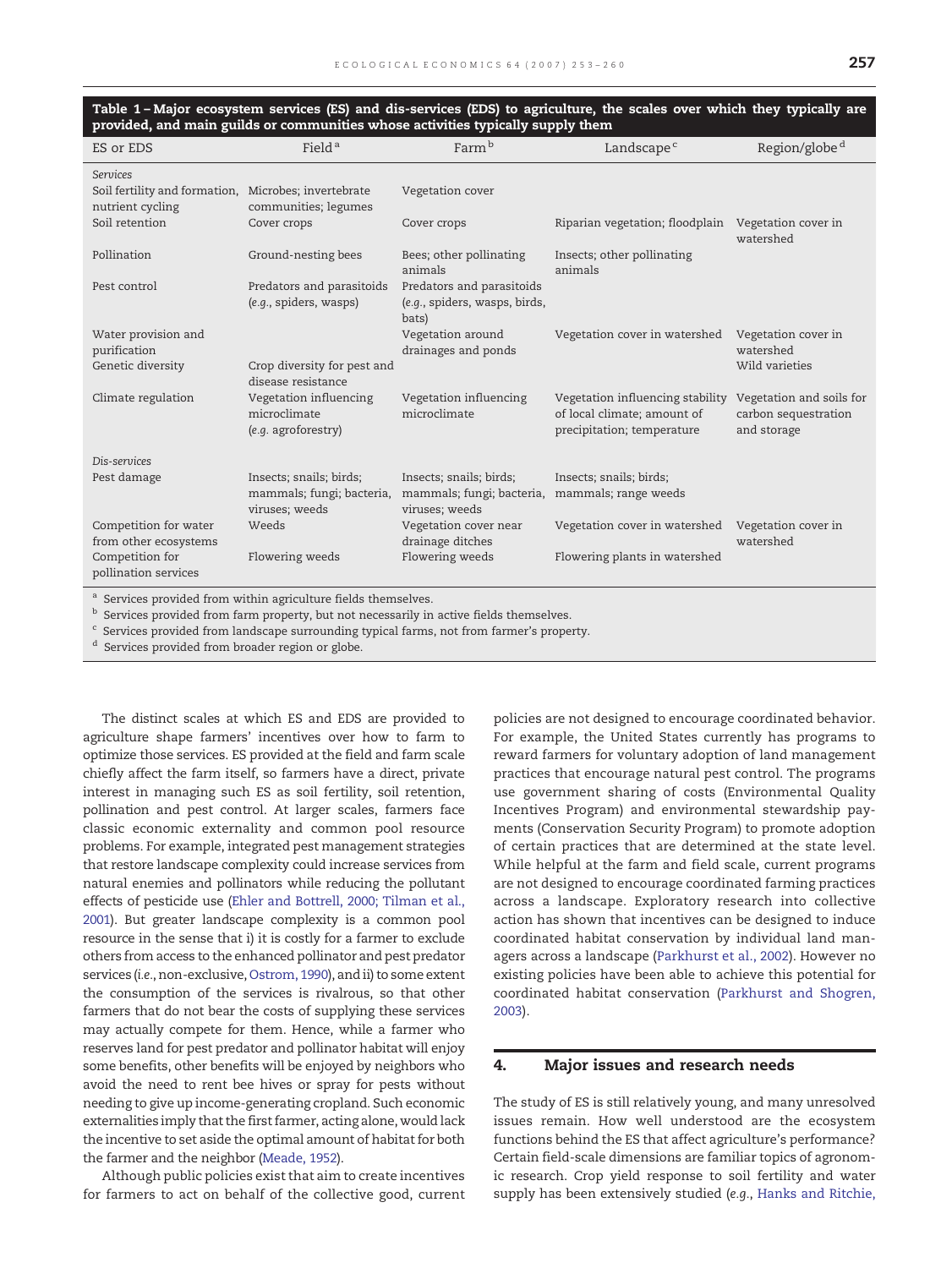[1991\)](#page-6-0), as have crop yield responses to pest pressure (e.g., [Cousens et al., 1987](#page-6-0)). However, these same topics have received much less attention at larger scales. Likewise, less attention has been paid to the mechanisms of microbial underpinnings of soil fertility. A major research agenda exists for disaggregating and separately describing those ES in order to identify 1) their separate contributions to agricultural productivity, 2) the most suitable scale for management, 3) context dependency, 4) trade-offs and valuation, 5) management intensity, and 6) the design of incentives to encourage ES provision.

In general, research needs to document and track the individual ES flows and their contributions to agricultural production and/or land value. Much of this depends on better comprehension of the ecological processes that underpin these services [\(Kremen, 2005\)](#page-7-0). For the non-marketed supporting and regulating ES, the dissemination of scientific information on their contributions to agricultural production could cause the prices of related marketed goods to adjust, resulting in better functioning markets that provide minimum economic incentives for ES conservation. Research needs in this case include measuring the ES in question and documenting their impacts on agriculture. We proceed by highlighting several important ES research needs that could contribute to better agricultural performance.

First, while many ES are known to be important to agriculture, the mechanistic details of their provision remain poorly understood ([Kremen, 2005](#page-7-0)). Although much is known about biochemical relationships, such as crop yield response to fertilizer or pest mortality from pesticides, far less is known about how species in natural ecosystems generate services that support agriculture. Specifically, for each ES, ecological data are needed to answer the following major questions ([Kremen, 2005](#page-7-0)): Which species are most important? How do these species, communities and the services they provide respond to alternative management regimes? What are their requirements for persistence in agricultural landscapes? How stable are species, communities and services over space and time? Over what scales do they provide services to agriculture? Empirical evidence and well-developed models are in early stages for most ES. There is a need for more detailed case studies at the scale of typical land-use decisions (e.g., [Guo](#page-6-0) [et al., 2000; Ricketts et al., 2004\)](#page-6-0), and then for meta-analyses to understand typical effect sizes and general trends [\(Kremen,](#page-7-0) [2005\)](#page-7-0).

A second need is for deeper understanding of the scales at which ecosystems provide services to people. The ecosystems that supply services to agriculture are often far from the fields that benefit from them [\(Table 1\)](#page-4-0). This presents novel problems for landscape conservation and management. Typically conservation or farming decisions are informed by the in situ value of that parcel (e.g., importance of species that live there, or potential productivity for agriculture). Managing landscapes for ES, however, requires understanding the flows of services from one parcel to others (e.g., flow of pollinators from natural areas to surrounding crops ([Ricketts, 2004\)](#page-7-0), flow of water provision services from upland areas to areas downstream [\(Guo et al., 2000\)](#page-6-0)). ES supply and demand must be analyzed spatially across the landscape, in order to make explicit the locations of ES providers and

consumers, and the flows of services from one to the other ([Eade and Moran, 1996; Kremen, 2005; Naidoo and Ricketts,](#page-6-0) [2006](#page-6-0)).

Third, many of the ES and the ecological functions that supply them are context-dependent [\(Kremen, 2005](#page-7-0)). Universal rules about what constitutes an ES and what underlies an ES rarely exist. The importance of a given species, community, or guild in providing ES to agriculture varies widely across crops and regions. For example, trees in the landscape provide an ES in southwestern Australia by improving water infiltration into soil ([Eldridge and Freudenberger, 2005\)](#page-6-0), but provide an EDS in South Africa by transpiring water and reducing groundwater recharge ([van Wilgen et al., 1998\)](#page-7-0). Note that it is not that trees provide different functions in different settings, but rather that the services or dis-services they provide have different relative values according to the ecological conditions of a given setting. Because the attributes that humans value differ from one setting to another, the same basic ecological processes are laden with different values.

Different members of the same service-providing guild may respond differently to management of agricultural landscapes. In Indonesia, some wild bee species that provide pollination services to coffee decrease in abundance with increasing land-use intensity while others increase [\(Klein](#page-6-0) [et al., 2003b](#page-6-0)). The impact of land-use change on coffee production therefore depends on which bees are the major coffee pollinators.

Fourth, decisions regarding management of ES within agricultural landscapes will typically involve trade-offs, some of them among different services ([MA, 2005\)](#page-7-0). For example, managing a landscape to maximize food production will probably not maximize water purification for people downstream, and native habitats conserved near agricultural fields may provide both crop pollinators and crop pests ([Steffan-Dewenter et al., 2001](#page-7-0)). The question of whether intensive or extensive agriculture best optimizes the various trade-offs associated with ES provision is an important issue requiring targeted research. Another form of trade-off is between private financial gains and social losses from alternative management choices. For example, controlling crop pests could be accomplished through (a) maintaining populations of natural predators, (b) by labor-intensive handspraying, or (c) by aerial spraying. While (a) and (b) are likely to lead to higher private costs, they may entail reduced social costs from ecological disturbance and public health hazards. The goal of public policy should be optimizing these tradeoffs to maximize socially desirable outcomes. To date, the majority of studies on ES have focused on a single service, but evaluating these trade-offs will require broader studies that include several ES in the same system ([Eade and Moran,](#page-6-0) [1996](#page-6-0)).

Evaluating the monetary value of ES that lack markets constitutes one widely understood approach to assessing trade-offs. During the past three decades, numerous empirical valuation studies have emerged for certain ES, such as regulation of air and water quality. The number of studies that have addressed ecological functions that potentially lead to beneficial services is much smaller, as is the number that have explored the values of combined ES [\(Cropper, 2000\)](#page-6-0). For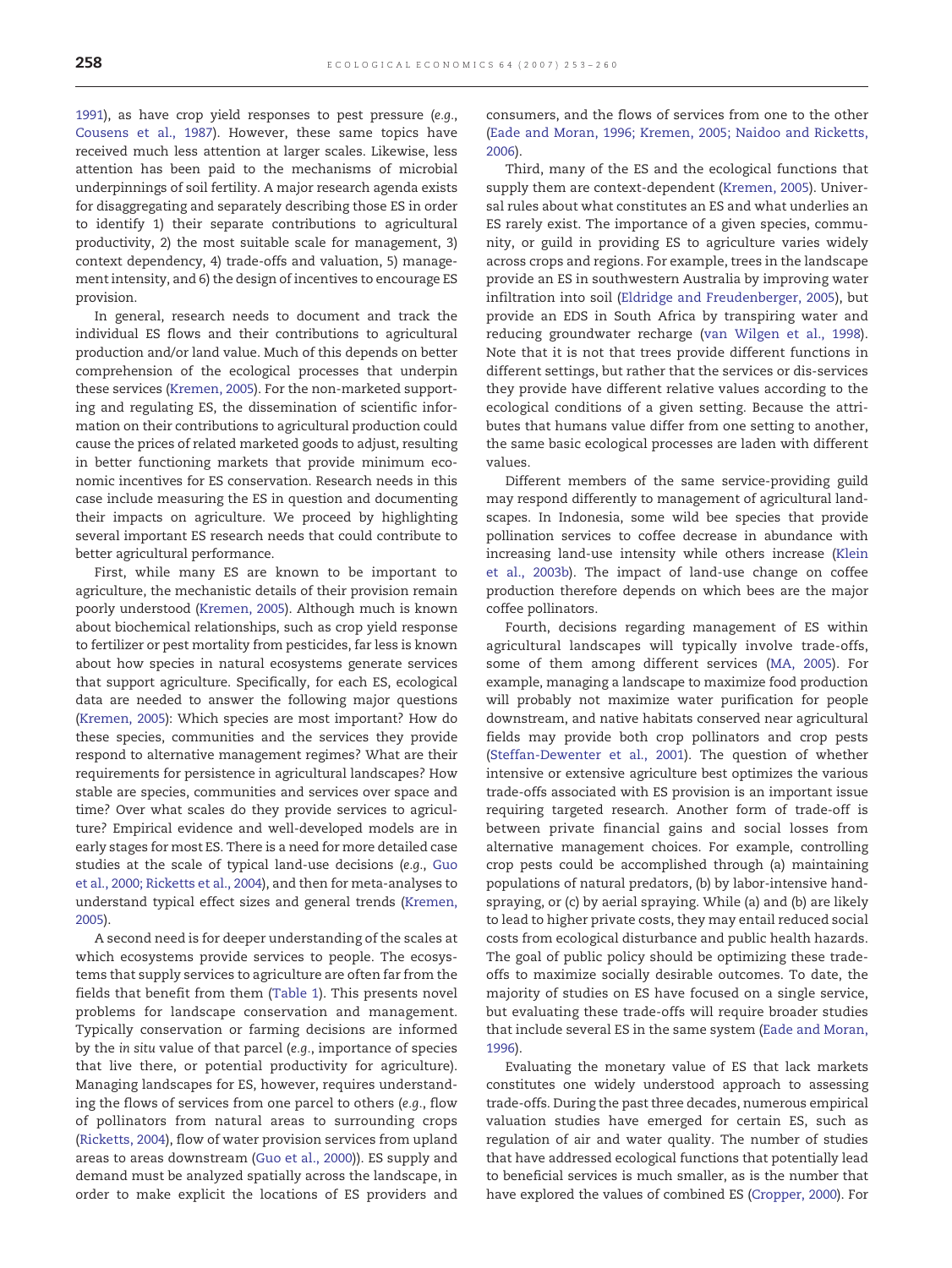<span id="page-6-0"></span>effective analysis of trade-offs, future valuation research should focus on policy decision endpoints, and it should address the "adding up" problem of multiple ES from the same decision (Cropper, 2000). Well-designed economic research in collaboration with ecologists continues to be needed both to estimate values to motivate policy and to design effective incentives.

Monetary valuation of ES is not the only way to assess economic trade-offs. Indeed, concerns about the validity of many nonmarket valuation methods (Diamond and Hausman, 1994) and the difficulty of aggregating nonmarket values for different ES counterbalance their ease of use. Because preferences vary across individuals and groups, one useful alternative approach to integrated assessment of agricultural production systems is trade-off analysis that integrates disciplinary data and models to support informed policy decision making (Antle et al., 2003). Future research to aid in the evaluation of alternative agro-ecological systems should innovate in both valuation and trade-off approaches to integrated assessment.

Although understanding the biophysical aspects of ES (e.g., which processes, which species, what habitat requirements, what scales) is necessary, it is not sufficient for improving the management of ES to agriculture. To evaluate trade-offs with other land management options, and to inform policy decisions, it is essential to estimate the economic value of ES with equal rigor to their biophysical relationships (Heal, 2000). But merely stating the economic value of a given service or set of services does not create incentives to maintain it. Policies will typically be required to create markets for currently nonmarketed ES or to compensate people whose ecosystem management provides beneficial externalities to others, internalizing ES value into land management decisions. Opportunities exist to manage landscapes to benefit agriculture by providing more supporting and regulating ecosystem services and fewer dis-services. To seize those opportunities will require research that is policy-relevant and collaborative, engaging at a minimum the fields of ecology, hydrology, economics and political science.

#### REFERENCES

- Ackerman, S., Knox, J.A., 2006. Meteorology: Understanding the Atmosphere, Chapter 14: Past and Present Climate: Climate Spatial Scales. 2nd edition. Brooks Cole.
- Alcamo, J., Ash, N.J., Butler, C.D., Callicot, J.B., Capistrano, D., Carpenter, S.R., 2003. Ecosystems and Human Well-Being: A Framework for Assessment. Island Press, Washington, DC.
- Antle, J.M., Capalbo, S.M., 2002. Agriculture as a managed ecosystem: policy implications. Journal of Agricultural and Resource Economics 27 (1), 1–15.
- Antle, J., Stoorvogel, J., Bowen, W., Crissman, C., Yanggene, D., 2003. The tradeoff analysis approach: lessons from Ecuador and Peru. Quarterly Journal of International Agriculture 42 (2), 189–206.
- Babcock, B.A., Lichtenberg, E., Zilberman, D., 1992. Impact of damage control and quality of output: estimating pest control effectiveness. American Journal of Agricultural Economics 74, 163–172 (February 1992).
- Bianchi, F.J.J.A., Booij, C.J.H., Tscharntke, T., 2006. Sustainable pest regulation in agricultural landscapes: a review on landscape composition, biodiversity and natural pest control. Proceed-

ings of the Royal Society of London. Series B, Biological Sciences (273), 1715–1727.

- Brown, L.R., 2003. Plan B: Rescuing a Planet under Stress and a Civilization in Trouble. Chapter 8: Raising Land Productivity. Norton, New York. Available online at: [http://www.earth](http://www.earth-policy.org/Books/PB/PBch8_ss6.htm)[policy.org/Books/PB/PBch8\\_ss6.htm.](http://www.earth-policy.org/Books/PB/PBch8_ss6.htm)
- Cousens, R., Moss, S.R., Cussans, G.W., Wilson, B.J., 1987. Modeling weed populations in cereals. Reviews of Weed Science 3, 93–112 (1987).
- Cropper, M.L., 2000. Has economic research answered the needs of environmental policy? Journal of Environmental Economics and Management 39, 328–350.
- Daily, G., 1997. Nature's Services. Island Press, Washington, DC.
- de Groot, R.S.,Wilson, M.A., Boumans, R.M.J., 2002. A typology for the classification, description and valuation of ecosystem functions, goods and services. Ecological Economics 41, 393–408 (2002).
- Delaplane, K.S., Mayer, D.F., 2000. Crop Pollination by Bees. CABI Publishing, New York. 344 pp.
- Diamond, P.A., Hausman, J.A., 1994. Contingent valuation: is some number better than no number? Journal of Economic Perspectives 8 (4), 45–64 (Fall 1994).
- Eade, J.D.O., Moran, D., 1996. Spatial economic valuation: benefits transfer using geographical information system. Journal of Environmental Management 48, 97–110.
- Edwards, C., 2004. Earthworm Ecology. CRC Press, Boca Raton, FL. 441 pp.
- Ehler, L.E., Bottrell, D.G., 2000. The illusion of integrated pest management. Issues in Science and Technology 16, 61–64.
- Eldridge, D.J., Freudenberger, D., 2005. Ecosystem wicks: woodland trees enhance water infiltration in a fragmented agricultural landscape in eastern Australia. Austral Ecology 30, 336–347.
- Esquinas-Alcázar, J., 2001. Making Plant Genetic Resources Beneficial and Accessible for All, Food and Agriculture Organization (FAO), News and Highlights, October 30, 2001. Available online at: <http://www.fao.org/news/2001/011005-e.htm>.
- FAOSTAT, 1999. Available online at: [http://faostat.fao.](http://faostat.fao.org/?alias=faostat) [org/?alias=faostat1](http://faostat.fao.org/?alias=faostat)999.
- Free, J.B., 1993. Insect Pollination of Crops. Academic Press, London.
- Groffman, P.M., Driscoll, C.T., Likens, G.E., Fahey, T.J., Holmes, R.T., Eagar, C., Aber, J.D., 2004. Nor gloom of night: a new conceptual model for the Hubbard Brook Ecosystem Study. Bioscience 54, 139–148.
- Guo, Z., Xiao, X., Li, D., 2000. An assessment of ecosystem services: water flow regulation and hydroelectric power production. Ecological Applications 10, 925–936.
- Hanks, J., Ritchie, J.T., 1991. Modeling Plant and Soil Systems. Madison, WI, Society of Agronomy, Crop Science Society of American and Soil Science Society of America.
- Hawtin, G.C., 2000. Genetic diversity and food security. The UNESCO Courier (May 2000), pp. 27–29. Available online at: [http://www.unesco.org/courier/2000\\_05/uk/doss23.htm](http://www.unesco.org/courier/2000_05/uk/doss23.htm).
- Heal, G., 2000. Valuing ecosystem services. Ecosystems 3, 24–30.
- Houlahan, J., Findlay, C.S., 2004. Estimating the "critical" distance at which adjacent land-use degrades wetland water and sediment quality. Landscape Ecology 19, 677–690.
- Klein, A., Steffan-Dewenter, I., Tscharntke, T., 2003a. Fruit set of highland coffee increases with the diversity of pollinating bees. Proceedings of the Royal Society of London. Series B 270, 955–961.
- Klein, A., Steffan-Dewenter, I., Tscharntke, T., 2003b. Pollination of Coffea canephora in relation to local and regional agroforestry management. Journal of Applied Ecology 40, 837–845.
- Klein, A., Vaissière, B.E., Cane, J.H., Steffan-Dewenter, I., Cunningham, S.A., Kremen, C., Tscharntke, T., 2007. Importance of pollinators in changing landscapes for world crops. Proceedings of the Royal Society of London. B, Biological Sciences 274 (1608), 303–313.